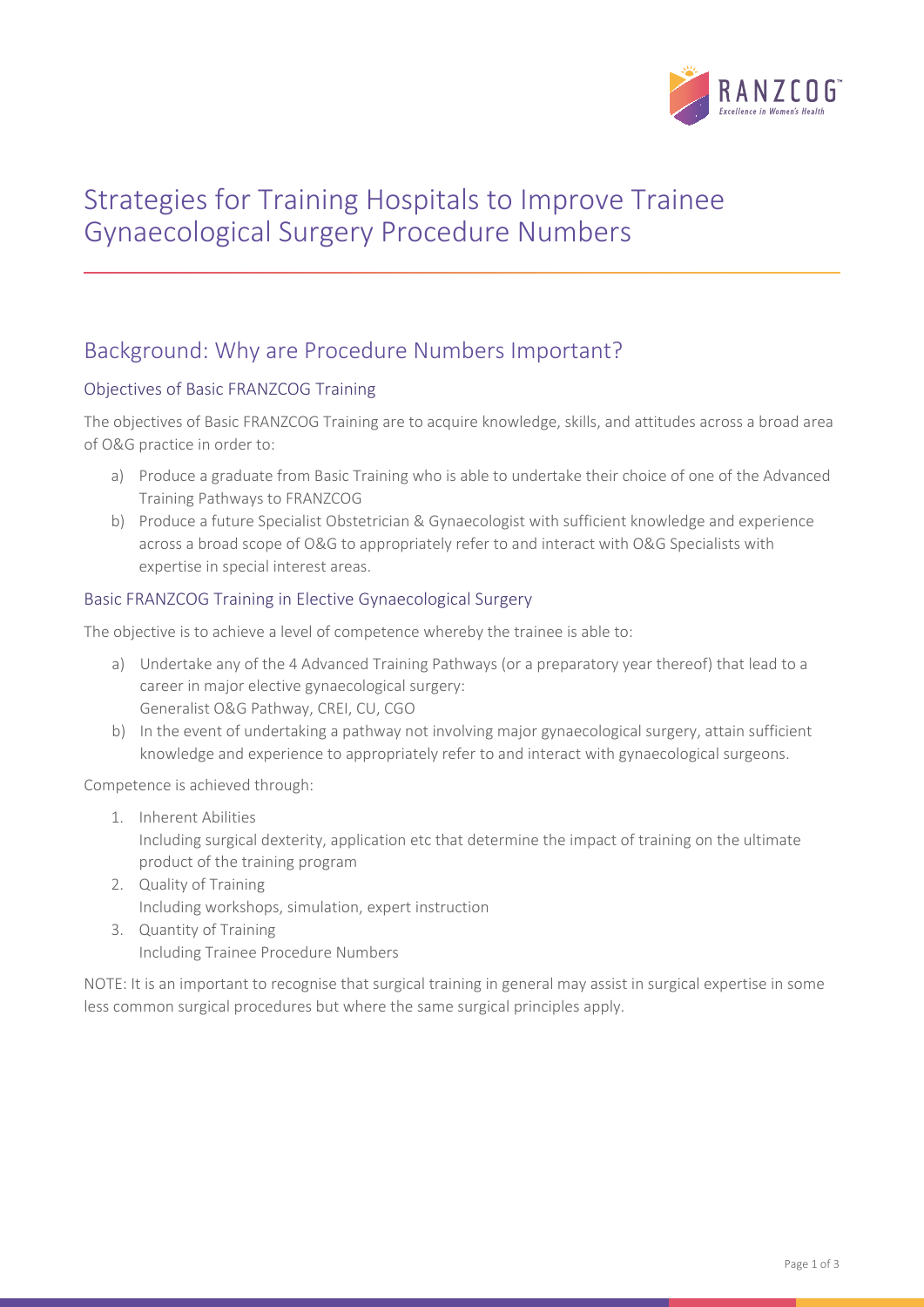

## Target for Major Gynaecological Procedure Numbers

Not unexpectedly, those hospitals that struggle to meet targets, often believe that there should not be a target. The target is derived from the historical precedent of an average of one major gynaecological surgical case per week during basic training. There are 46 training weeks in a calendar year, hence the target of 23 per 6 months.

This is an average over the four years of basic training across an Integrated Training Program (ITP) – so periods of "obstetrics only" or nights need to be balanced over the four years with an equivalent time period in posts averaging two or more major surgical cases per week. Similarly, time spent in hospitals providing exposure to complex cases without much surgical training, need to be balanced with rotations providing more surgery suitable for a basic trainee.

## Strategies to Improve Gynaecological Surgical Training Numbers

Gynaecological Surgery per Trainee = Total Gynaecological Surgery allocated to Trainees Total Number of Trainees

The above simple equation illustrates the obvious point that training can only improve with either more surgery done by trainees or lower numbers of trainees.

## Reducing the Number of FRANZCOG Trainees

It is no secret that there is a massive demand on obstetric service delivery in many/most hospitals binationally – increasingly out of proportion to the amount of gynaecological surgical training available. A reduction in trainee numbers should result in more training being available per trainee BUT creates a requirement for an alternative workforce(s) for obstetric service delivery.

#### Service Delivery by GP Obstetricians or GP Obstetrician Trainees

The leading Basic FRANZCOG Training sites with respect to major gynaecological surgery procedure numbers nearly all have only 1 or 2 trainees and a primarily GP-delivered obstetric service. The FRANZCOG trainees perform only the complex obstetric cases with routine obstetric service performed by GP Obstetricians or Diploma Advanced trainees.

#### Service Delivery by Prevocational Trainees

With the declining numbers of overseas trained doctors, the prevocational trainee has assumed an increasingly important role in basic obstetric service delivery. Hospitals wanting to utilise this workforce for obstetric service delivery need to ensure that prevocational trainees in their first year of O&G obtain the necessary training to meet service needs in their second prevocational year of O&G.

#### Service Delivery by all Advanced FRANZCOG Trainees

The total number of FRANZCOG trainees needed for service delivery is often impacted considerably by the need for 24-hour trainee cover by junior doctors in O&G. A relatively minor contribution of subspecialty trainees and other gynaecology advanced trainees (e.g. AGES Fellows) can make a substantive difference to the numbers of trainees needed by a large tertiary hospital. Contracts offered to all advanced trainees should obligate that the trainee contributes his/her fair share of the obstetric & gynaecology on-call requirements.

#### Sufficient working hours for all FRANZCOG Trainees

Specific hospitals / health services may hide behind a doctrine of 'Safe Working Hours' when their privately confessed motivation is to avoid paying any overtime. In some cases, the consequence is far too many trainees for the gynaecological surgical training that is available. These hospitals are currently benefiting from financial savings in overtime, relative to those hospitals providing good training. Increasing the average